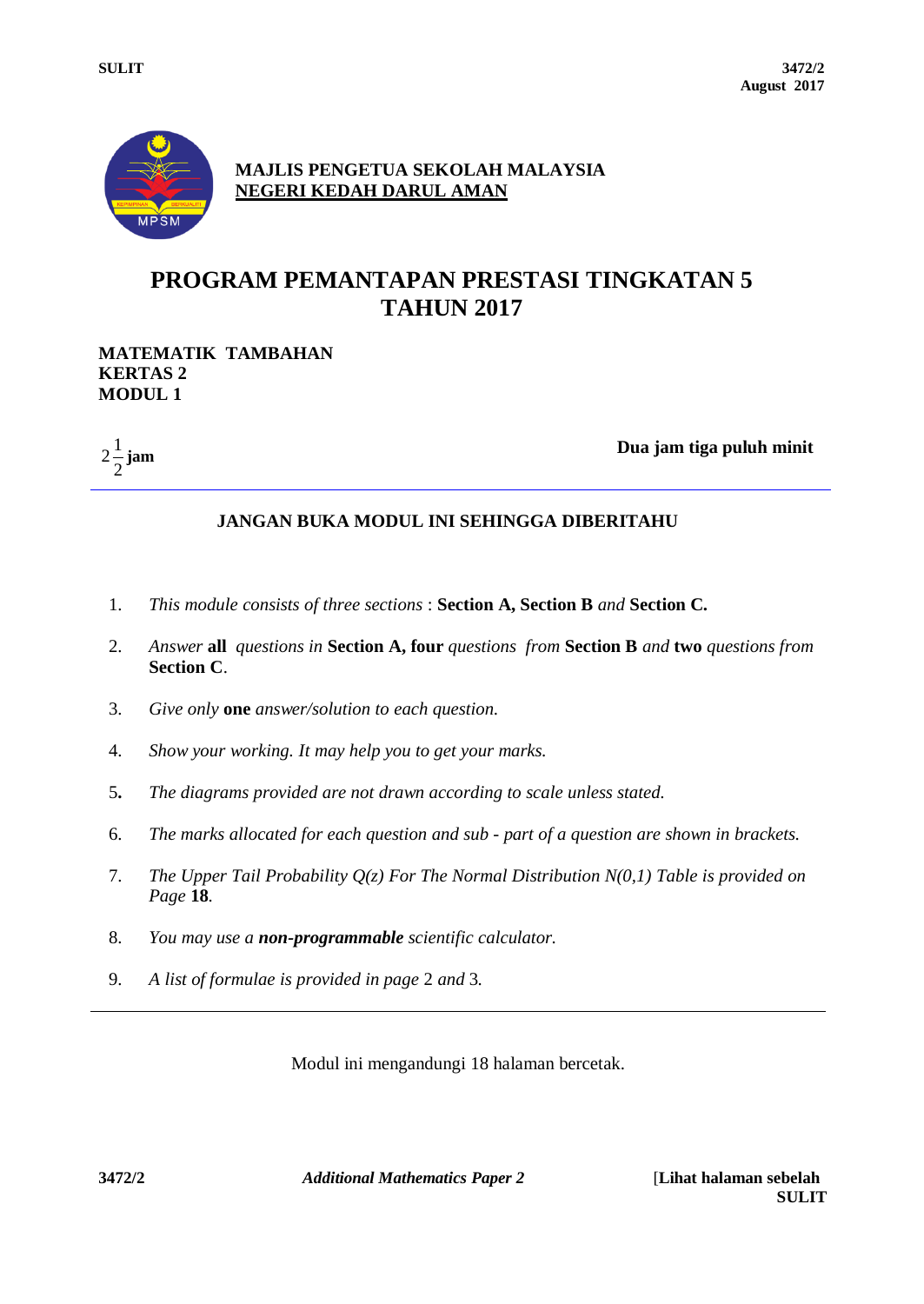*The following formulae may be helpful in answering the questions. The symbols given are the ones commonly used.*

| ALGEBRA                                                        |                                                                           |
|----------------------------------------------------------------|---------------------------------------------------------------------------|
| 1. $x = \frac{-b \pm \sqrt{b^2 - 4ac}}{2a}$                    | 8. $\log_a b = \frac{\log_c b}{\log_c a}$                                 |
| 2. $a^m \times a^n = a^{m+n}$                                  | 9. $T_n = a + (n-1)d$                                                     |
| 3. $a^m \div a^n = a^{m-n}$                                    | 10. $S_n = \frac{n}{2}[2a + (n-1)d]$                                      |
| 4. $(a^m)^n = a^{mn}$                                          | 11. $T_n = ar^{n-1}$                                                      |
| 5. $\log_a mn = \log_a m + \log_a n$                           | 12. $S_n = \frac{a(r^n - 1)}{r - 1} = \frac{a(1 - r^n)}{1 - r}, r \neq 1$ |
| 6. $\log_a \frac{m}{n} = \log_a m - \log_a n$                  | 13. $S_\infty = \frac{a}{1 - r},  r  < 1$                                 |
| 7. $\log_a m^n = n \log_a m$                                   | CALCULUS                                                                  |
| 1. $y = uv, \frac{dy}{dx} = u \frac{dv}{dx} + v \frac{du}{dx}$ | 4 Area under a curve                                                      |

2.  $y =$  $\frac{u}{v}$ ,  $\frac{dy}{dx} = \frac{dx}{v^2}$ *dx*  $u \frac{dv}{dt}$ *dx*  $v \frac{du}{dt}$  $\frac{dy}{dx} = \frac{v\frac{du}{dx} - v}{2}$ 

*dx*

*dx*

*dx*

*dx*

$$
3. \quad \frac{dy}{dx} = \frac{dy}{du} \times \frac{du}{dx}
$$

*v*

1. Distance = 
$$
\sqrt{(x_2 - x_1)^2 + (y_2 - y_1)^2}
$$

2. Mid point

$$
(x, y) = \left(\frac{x_1 + x_2}{2}, \frac{y_1 + y_2}{2}\right)
$$

3. Division of line segment by a point  $(x, y) = \left| \frac{nx_1 + mx_2}{m+n}, \frac{ny_1 + my_2}{m+n} \right|$ J  $\backslash$  $\overline{\phantom{a}}$  $\setminus$ ſ  $\ddot{}$  $\overline{+}$  $\ddot{}$  $\overline{+}$  $m + n$ *ny my*  $m + n$  $\frac{nx_1 + mx_2}{n}$ ,  $\frac{ny_1 + my_2}{n}$ 

5. Volume of revolution  
= 
$$
\int_{a}^{b} \pi y^{2} dx
$$
 or  
= 
$$
\int_{a}^{b} \pi x^{2} dy
$$

 $\int_a^b y dx$  or

 $\int_a^b x dy$ 

 $=\int_a^b$ 

 $=\int_a^b$ 

# **GEOMETRY**

4. Area of triangle  $=\frac{1}{2} \Big| (x_1 y_2 + x_2 y_3 + x_3 y_1) - (x_2 y_1 + x_3 y_2 + x_1 y_3) \Big|$ rea or triangle<br>  $\frac{1}{2} |(x_1y_2 + x_2y_3 + x_3y_1) - (x_2y_1 + x_3y_2 + x_1y_3)$ 

$$
5. \quad \left| \underline{r} \right| = \sqrt{x^2 + y^2}
$$

$$
6. \quad \hat{r} = \frac{x\underline{i} + y\underline{j}}{\sqrt{x^2 + y^2}}
$$

**3472/2** *Additional Mathematics Paper 2*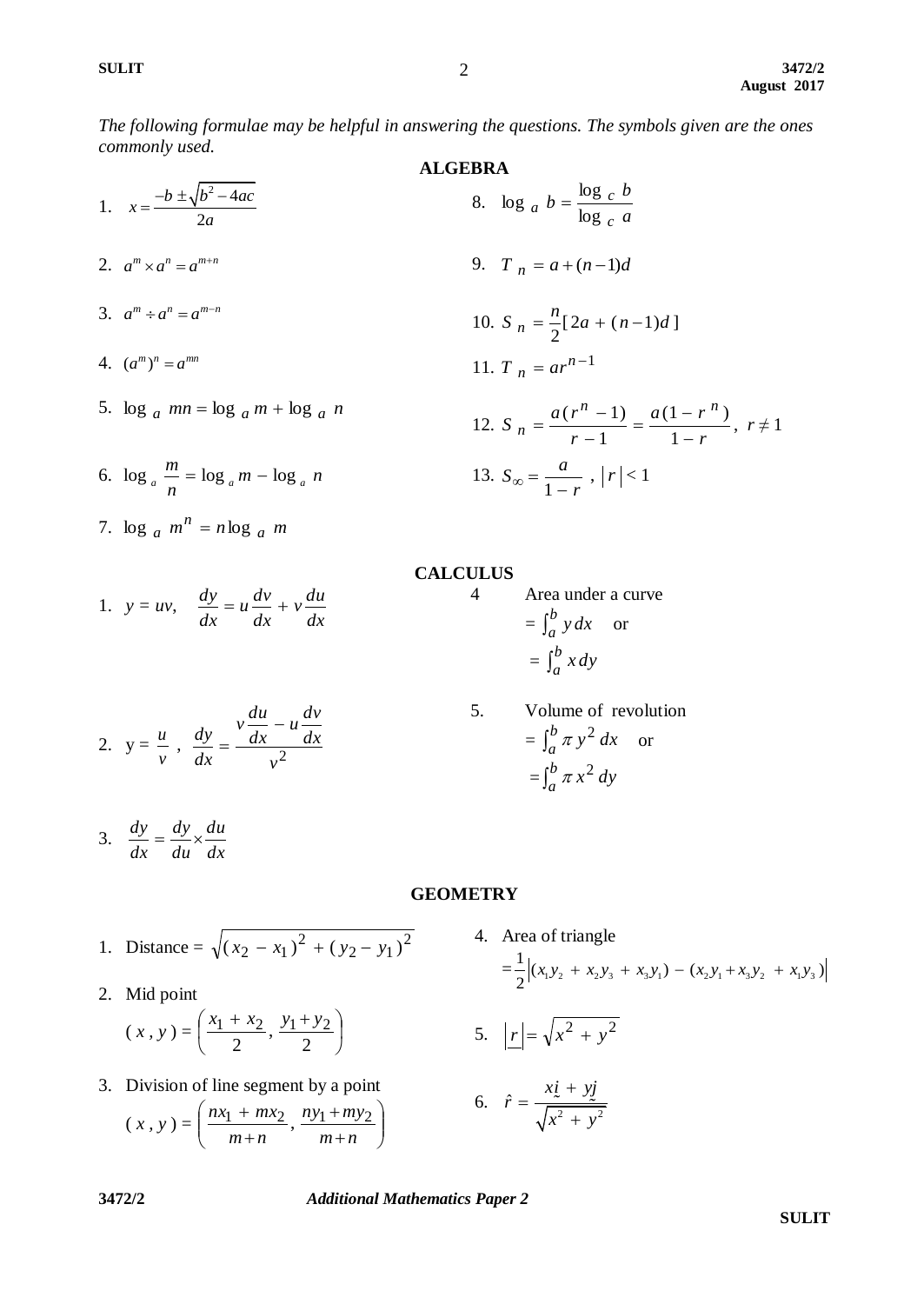$$
1. \quad \bar{x} = \frac{\sum x}{N}
$$

2. 
$$
\bar{x} = \frac{\sum fx}{\sum f}
$$

3. 
$$
\sigma = \sqrt{\frac{\sum (x - \bar{x})^2}{N}} = \sqrt{\frac{\sum x^2}{N} - \bar{x}^2}
$$
  
4.  $\sigma = \sqrt{\frac{\sum f(x - \bar{x})^2}{\sum f}} = \sqrt{\frac{\sum fx^2}{\sum f} - \bar{x}^2}$ 

$$
5. \quad m = \mathbf{L} + \left(\frac{\frac{1}{2}N - F}{f_m}\right)C
$$

6.  $I = \frac{Q_1}{Q} \times 100$ 0  $=\frac{Q_1}{\cdot} \times$ *Q*  $I=\frac{Q}{q}$ 

 $\sum$ *i W* 8  $(n - r)!$ !  $n - r$  $n P_r = \frac{n}{\sqrt{n}}$  $\overline{a}$  $=$ 9  $(n - r)! r!$ !  $n - r$ !*r*  $^{n}C_{r}=\frac{n}{\sqrt{n}}$  $\overline{a}$  $=$ 10  $P(A \cup B) = P(A) + P(B) - P(A \cap B)$ 11 P ( $X = r$ ) =  $^{n}C$   $_{r}p^{r}q^{n-r}$  $^{n}C$  *p*  $^{r}q^{n-r}$ , *p* + *q* = 1 12 Mean,  $\mu = np$ 13  $\sigma = \sqrt{npq}$ 14  $Z = \frac{A}{\sigma}$  $X - \mu$ 

#### **TRIGONOMETRY**

1. Arc length,  $s = r\theta$  8.  $\sin (A \pm B) = \sin A \cos B \pm \cos A \sin B$ 

2. Area of sector,  $A = \frac{1}{2}r^2\theta$ 2  $\frac{1}{2}r$ 3. sin  ${}^2A$  + cos  ${}^2A$  = 1

4. sec  ${}^2A = 1 + \tan {}^2A$ 

- 5. cosec  ${}^2A = 1 + \cot 2A$
- 6.  $\sin 2A = 2\sin A \cos A$  1

7.  $\cos 2A = \cos^2 A - \sin^2 A$  $= 2 \cos 2A - 1$  $= 1 - 2 \sin^2 2A$ 

9. cos  $(A \pm B) = \cos A \cos B \mp \sin A \sin B$ 

10 tan (A ± B) = 
$$
\frac{\tan A \pm \tan B}{1 \mp \tan A \tan B}
$$

$$
11 \tan 2A = \frac{2 \tan A}{1 - \tan^2 A}
$$

$$
12 \frac{a}{\sin A} = \frac{b}{\sin B} = \frac{c}{\sin C}
$$

$$
a^2 = b^2 + c^2 - 2bc \cos A
$$

14 Area of triangle = 
$$
\frac{1}{2}ab\sin C
$$

**3472/2** *Additional Mathematics Paper 2* [**Lihat halaman sebelah**

**SULIT**

**STATISTICS**

7

 $=\frac{\sum}{}$ 

 $\bar{I} = \frac{\sum W_i I}{\sum W_i}$ 

*i i*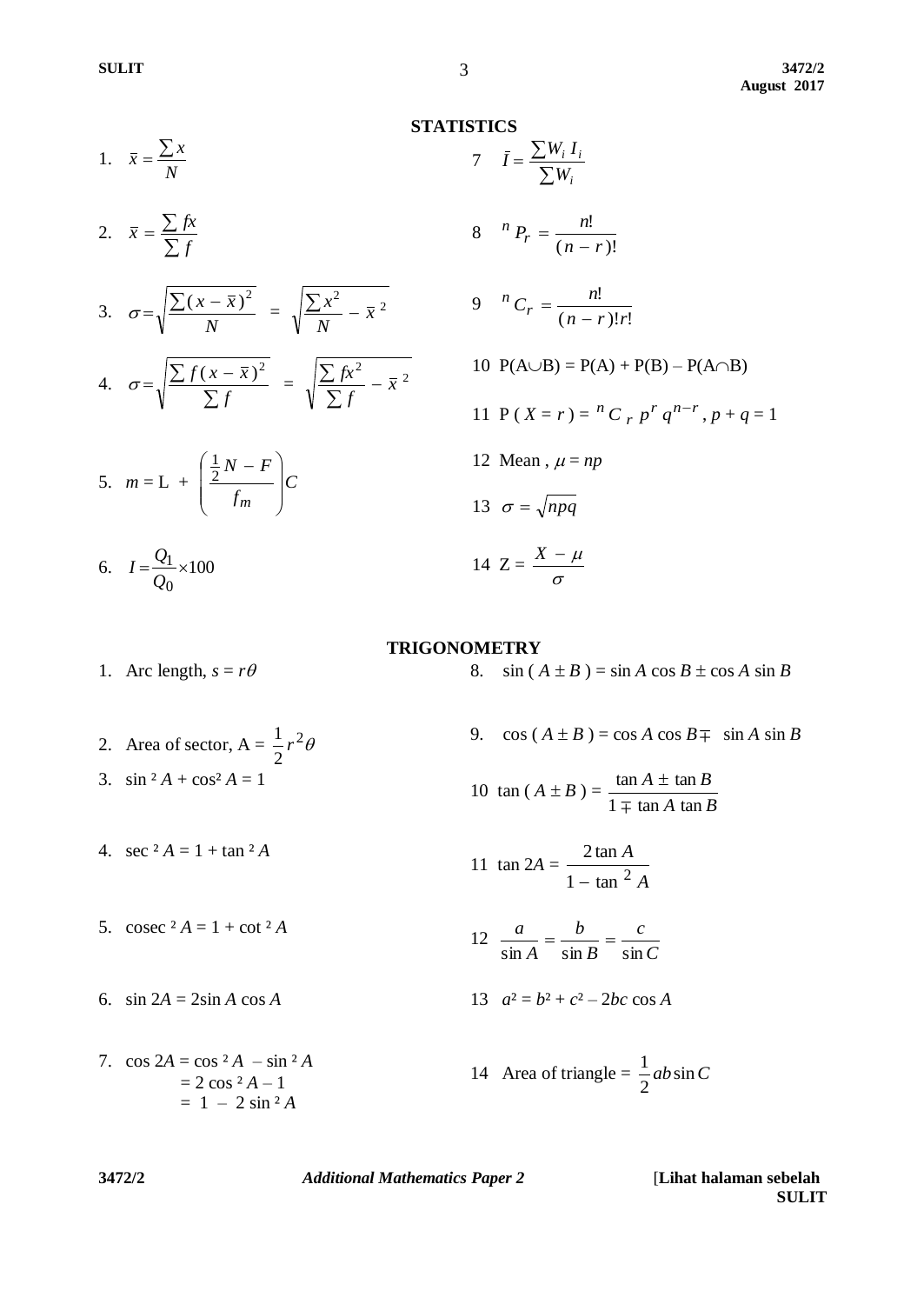**1**



Answer **all** questions.  *Jawab semua soalan.*



Diagram 1(*a*) / *Rajah* 1(*a*) Diagram 1(*b*) / *Rajah* 1(*b*)

Company *XYZ* wants to produce a kind of chocolate bar with a mold in cuboid shape as shown in Diagram 1(*a*). Ingredient of the chocolate was provided in a cylindrical container as shown in Diagram 1(*b*). The height of the ingredient is 15*y*  $\frac{\partial y}{\partial \tau}$ .

Given the perimeter of the mold is 52 cm. Find the base area for the mold.

[Given *x* and *y* are postive integer.] [8 marks]

*Sebuah syarikat XYZ ingin menghasilkan suatu jenis coklat bar dengan menggunakan acuan berbentuk kuboid seperti dalam Rajah* 1(*a*)*. Ramuan coklat telah disediakan dalam bekas berbentuk silinder seperti dalam Rajah* 1(*b*). *Ketinggian ramuan tersebut ialah* 15*y*  $\frac{\partial y}{\partial \tau}$ .

*Diberi perimeter bagi acuan coklat bar ialah* 52 cm*. Carikan luas tapak bagi acuan coklat bar.* [*Diberi x dan y adalah integer positif*.]

[8 *markah*]

**3472/2** *Additional Mathematics Paper 2*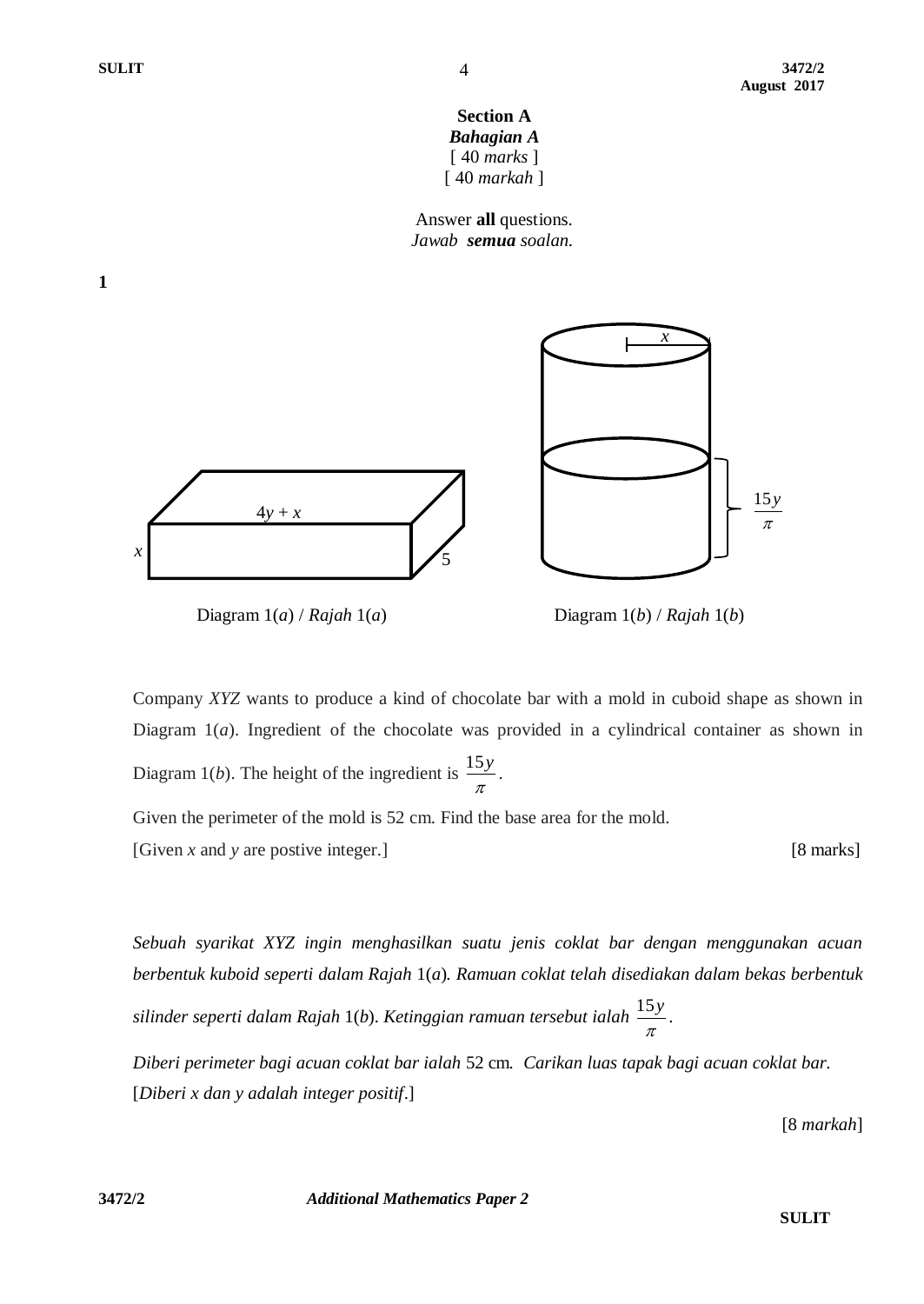- **2** The mass of a group of 10 workers in a company that would like to donate blood in the campaign that was held has a mean 56 kg and standard deviation 6 kg.
	- (*a*) Find
		- i) the sum of the mass of workers,
		- ii) the sum of the squares of the mass of workers. [4 marks]
	- (*b*) If two new employees who have a mean mass of 46 kg would like to donate blood. Find the new mean and standard deviation . [3 marks]

*Jisim sekumpulan* 10 *orang pekerja dalam sebuah syarikat yang ingin menderma darah dalam kempen yang diadakan mempunyai min* 56 kg *dan sisihan piawai* 6 kg.

- (*a*) *Cari*
	- i) *hasil tambah jisim pekerja-pekerja tersebut*,
	- ii) *hasil tambah kuasa dua bagi jisim pekerja-pekerja tersebut*. [4 *markah*]
- (*b*) *Jika dua orang pekerja baru yang mempunyai min jisim* 46 kg *ingin menderma darah. Cari min baru dan sisihan piawai baru.* [3 *markah*]
- **3** Pak Ali working on a pond. He has 2176 fish in the pond and adds 120 fish into the pond on the first day of each month starting in March 2016.
	- (*a*) What is the number of fish in the pond on 10 May 2017? [3 marks]
	- (*b*) On 15 June 2017, the fish in the pond have been infected by a disease. It is known that half of the fish in the pond will die every day starting from next day and the following days. State the date when all the fish in the pond die. [3 marks]

*Pak Ali mengusahakan satu kolam ikan. Beliau menternak* 2176 *ekor ikan dalam kolam dan menambahkan* 120 *ekor ikan ke dalam kolam pada hari pertama setiap bulan mulai Mac* 2016*.*

- (*a*) *Berapakah jumlah ikan dalam kolam pada* 10 *Mei* 2017*?* [3 *markah*]
- (*b*) *Pada* 15 *Jun* 2017, *ikan di dalam kolam telah dijangkiti sejenis penyakit. Diketahui bahawa separuh daripada jumlah ikan akan mati setiap hari mulai keesokan hari dan hari-hari seterusnya. Nyatakan tarikh apabila semua ikan di dalam kolam tersebut mati* .[3 *markah*]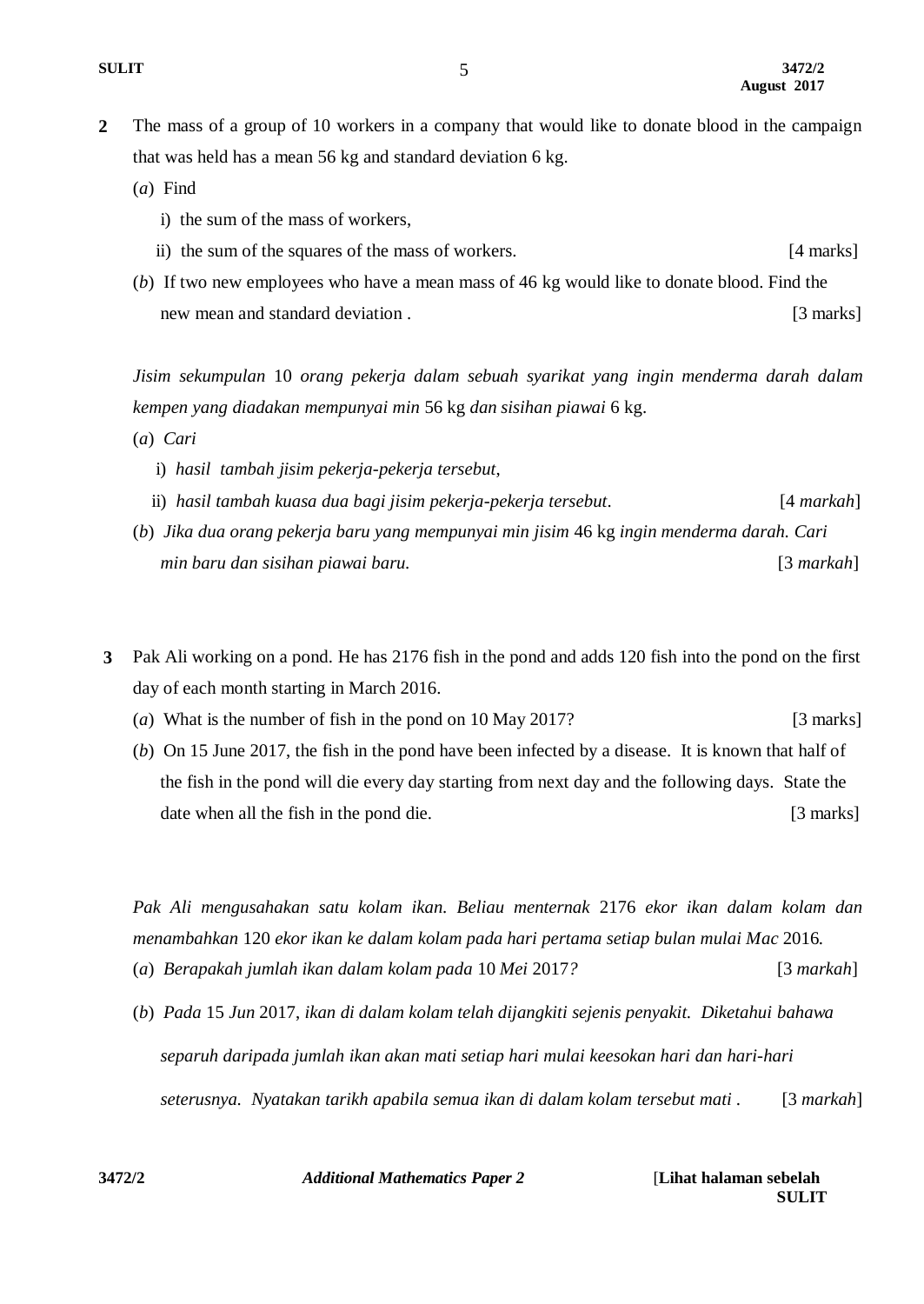



Diagram 4 / *Rajah* 4

In Diagram 4, *OPQ* is a triangle with  $OP = 5p$  and  $OQ = q$ . *R* and *S* are lies on the line *OP* and *PQ* respectively with condition  $OR = \frac{3}{5}$ 5  $OR = \frac{3}{5}OP$  dan  $PS = \frac{2}{5}$ 3  $PS = \frac{2}{3}PQ$ . The straight line *OQ* is extended to a point T such that  $OT = \mu OQ$ .

(*a*) Express *RS* and *ST* in terms of *p* and *q* [3 marks]

(*b*) Given that points *R*, *S* and *T* are collinear and  $\overrightarrow{RS} = \lambda \overrightarrow{ST}$ , find the values of  $\mu$  and  $\lambda$ . [5 marks]

*Dalam Rajah* 4 *di atas, OPQ ialah sebuah segitiga dengan*  $OP = 5p$  *dan*  $OQ = q$ . *R dan S masingmasing ialah titik yang berada pada garis OP dan PQ dengan keadaan* 3 5  $OR = \frac{3}{2}OP$  dan

2 3 *PS PQ* . G*aris lurus OQ dipanjangkan ke suatu titik T dengan keadaan OT* = *µOQ*.

- (*a*) *Ungkapkan RS* dan *ST dalam sebutan p dan q .* [3 *markah*]
- (*b*) *Diberi bahawa titik R, S dan T adalah segaris dan*  $RS = \lambda ST$ *, cari nilai*  $\mu$  *dan*  $\lambda$ *.* [5 *markah*]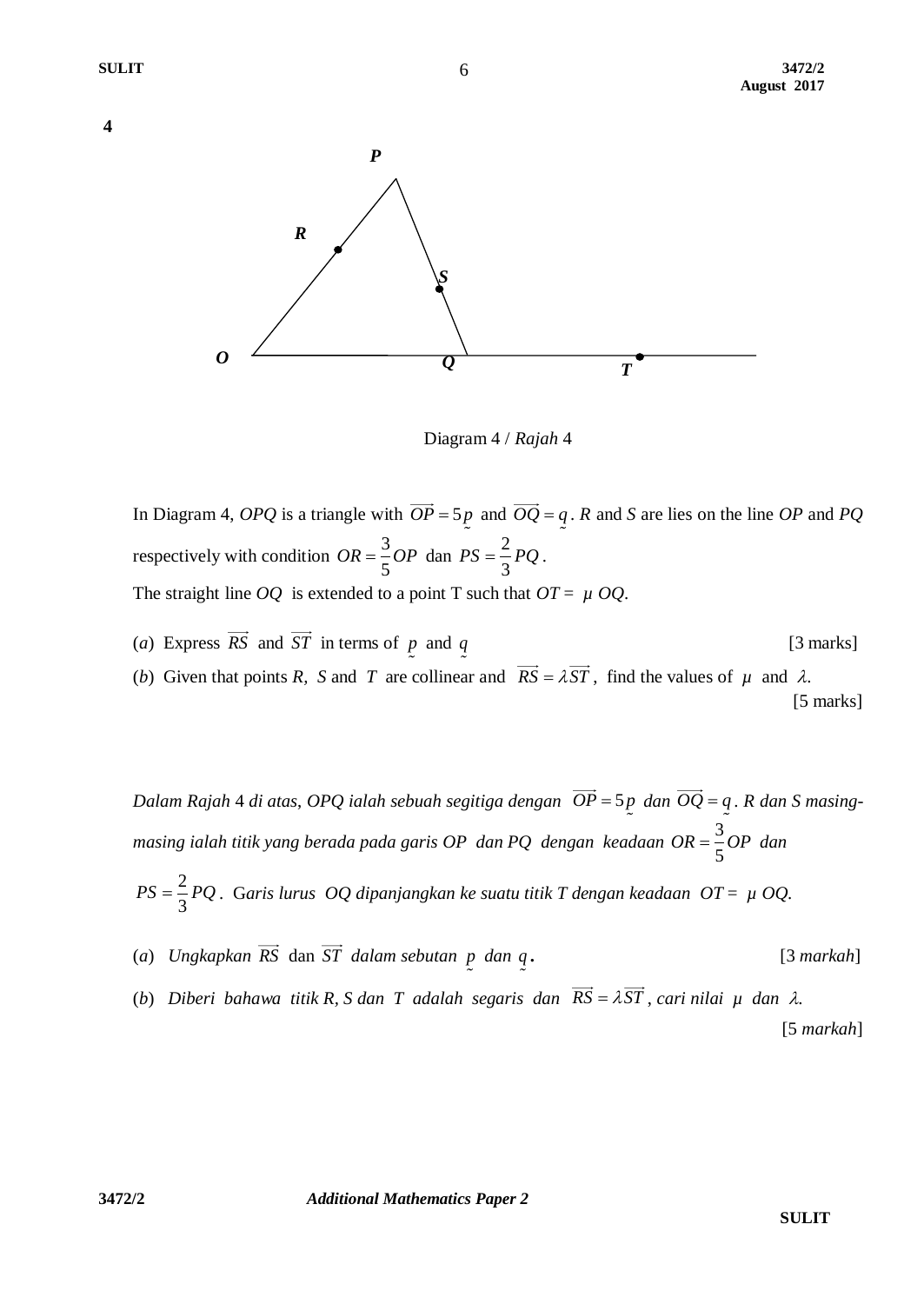**SULIT 3472/2 August 2017**

5 (a) Show that 
$$
5^{n+2} + 10(5^{n-1}) - 17(5^n)
$$
 is divisible by 2. [2 marks]

- (*b*) Solve  $\log_3 q \times \log_n 81 \times \log_a p^3$  $\log_3 q \times \log_p 81 \times \log_q p^{3q} = 9$ . [3 marks]
- (a)  $T$ unjukkan  $5^{n+2}$  + 10 $(5^{n-1})$  17 $(5^n)$  boleh dibahagi tepat dengan 2. [2 *markah*]
- (*b*) *Selesaikan*  $\log_3 q \times \log_a 81 \times \log_a p^3$  $\log_3 q \times \log_p 81 \times \log_q p^{3q} = 9$ . [3 *markah*]
- **6** Tronic Company produced an electronic device. The probability that the device does not function properly is 0.15. Mr Elec, quality control supervisor, knows that the lengths of the electronic devices are normal distributed with a mean of  $8 \text{ cm}$  and a standard deviation of  $0.1 \text{ cm}$ .
	- (*a*) Tony bought 10 devices from Tronic Company. Find the probability that more than 8 devices are function properly.

[3 marks]

(*b*) Mr Elec choose a device at random, what is the probability that the length of the device is between  $7.96$  cm and  $8.03$  $[3$  marks]

*Syarikat Tronic menghasilakn sejenis peralatan elektronik. Kebarangkalian peralatan tersebut tidak berfungsi dengan baik ialah*  0 15 . *En. Elec, penyelia kawalan kualiti, mengetahui bahawa panjang*  peralatan elektronik adalah bertaburan normal dengan min 8 cm dan sisihan piawai 0·1 cm.

(*a*) *Tony membeli* 10 *alat daripada Syarikat Tronic. Cari kebarangkalian lebih daripada* 8 *alat berfungsi dengan baik.* 

[3 *markah*]

(*b*) *En Elec pilih satu alat secara rawak, apakah kebarangkalian panjang alat tersebut di antara* 7 96 cm *dan* 8 03 cm ?

[3 *markah*]

**3472/2** *Additional Mathematics Paper 2* [**Lihat halaman sebelah**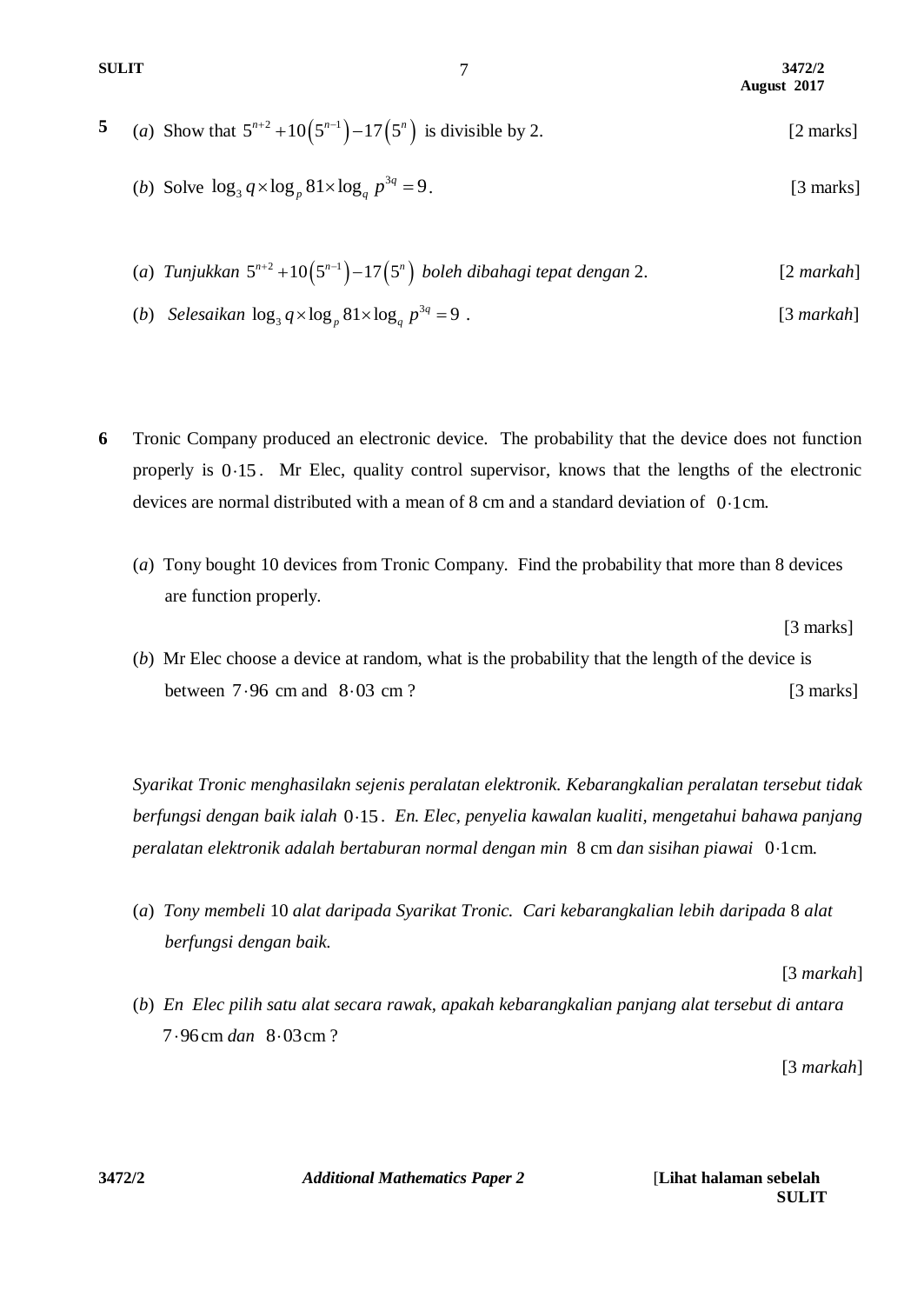## **Section B** *Bahagian B* [ 40 *marks* ]

#### [ 40 *markah* ] Answer **four** questions from this section.

*Jawab empat soalan daripada bahagian ini.*

7 (a) Prove that 
$$
\sin x \cot^2 x + \sin x = \csc x
$$
 [2 marks]  
\n*Buktikan*  $\sin x \cot^2 x + \sin x = \text{kosek } x$  [2 *markah*]

(*b*) Diagram 7 shows a graph of trigonometric function,  $y = f(x)$  for  $0 \le x \le 2\pi$ .

*Rajah* 7 *menunjukkan sebuah graf bagi fungsi trigonometri,*  $y = f(x)$  *untuk*  $0 \le x \le 2\pi$ .



Diagram 7 / *Rajah* 7

- (i) Write the equation of the graph of trigonometric function  $y = f(x)$ . [3 marks]
- (ii) Sketch the graph of  $y = 1 f(x)$  for  $0 \le x \le 2\pi$ . [2 marks]
- (iii) Hence, using the graph in (*b*)(ii), sketch a suitable straight line to find the number of solutions to the equation  $\frac{3}{2} - f(x)$  $\frac{5}{2} - f(x) - \frac{x}{x} = 0$ 2  $-f(x) - \frac{x}{\pi} = 0$  for  $0 \le x \le 2\pi$ . State the number of solutions. [3 marks]

**3472/2** *Additional Mathematics Paper 2*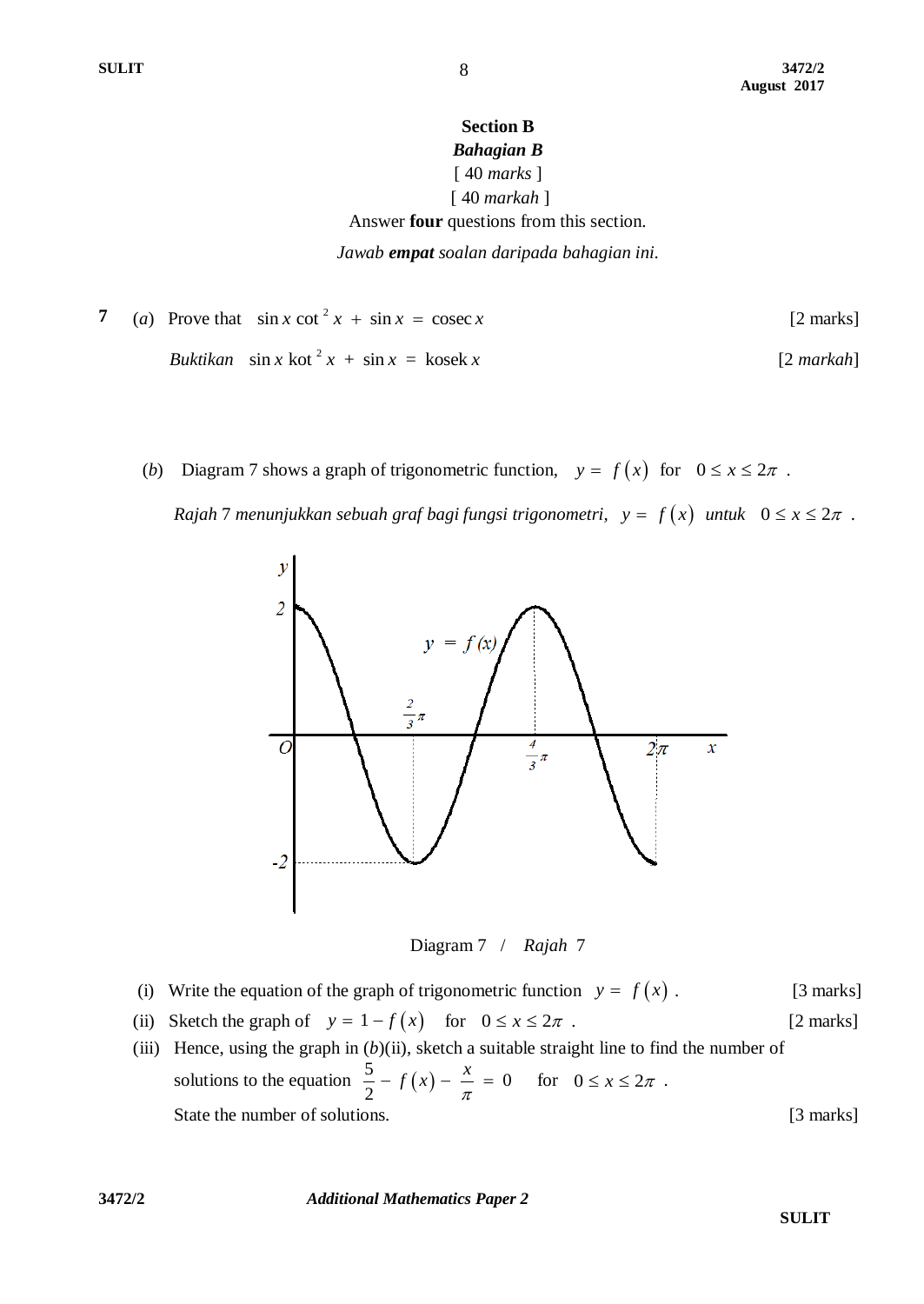- (i) *Tuliskan persamaan bagi graf fungsi trigonometri*  $y = f(x)$ . [3 *markah*]
- (ii) *Lakar graf*  $y = 1 f(x)$  *untuk*  $0 \le x \le 2\pi$ . [2 *markah*]
- (iii) *Seterusnya, dengan menggunakan graf di* (*b*)(ii), *lakar satu garis lurus yang sesuai untuk mencari bilangan penyelesaian bagi persamaan*   $\frac{5}{2} - f(x) - \frac{x}{x} = 0$ 2  $f(x) - \frac{x}{\pi} = 0$  *untuk*  $0 \le x \le 2\pi$ .  *Nyatakan bilangan penyelesaian itu.* [3 *markah*]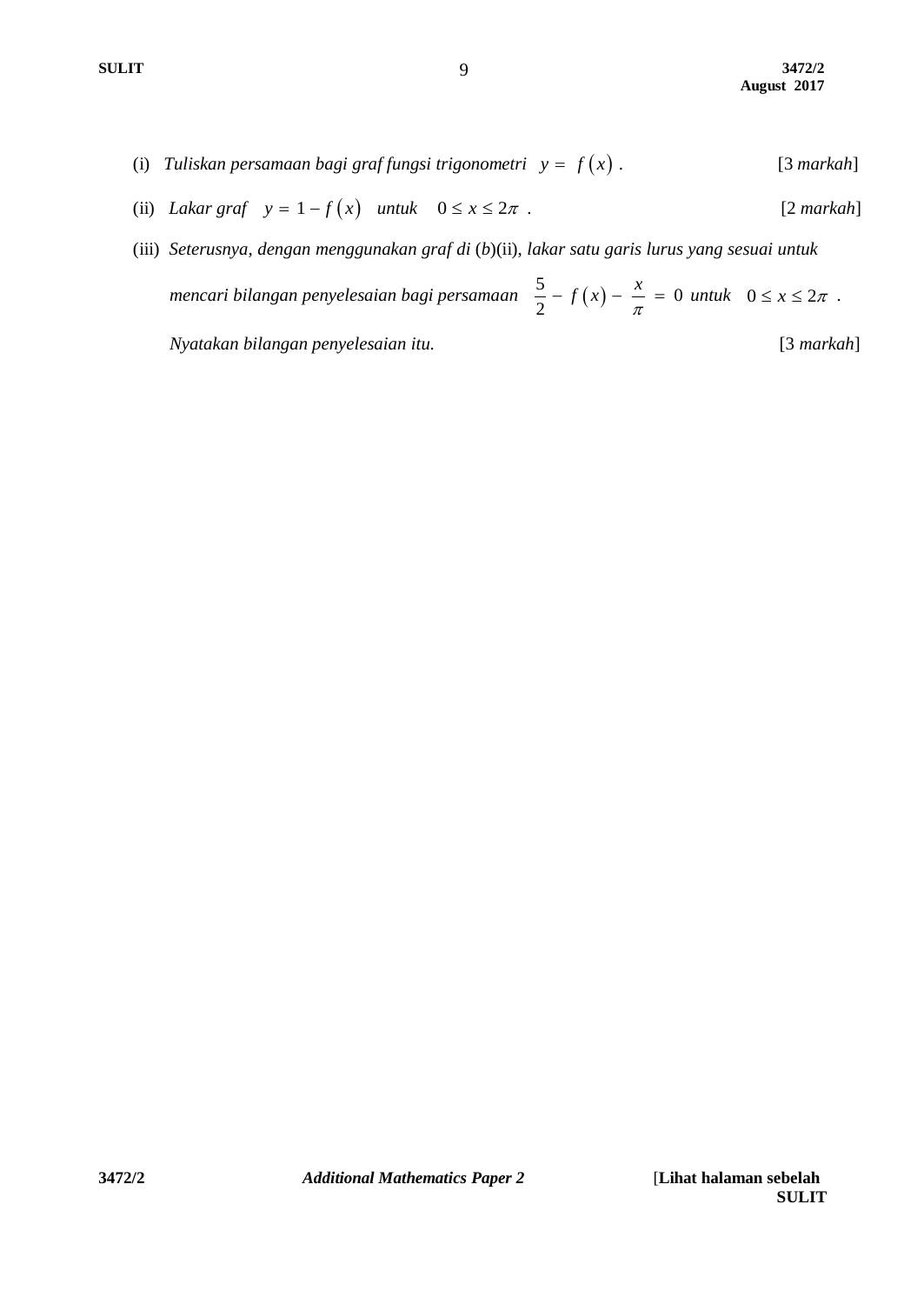



Diagram 8 shows a sector *OAD* with centre *O*. It is given that  $OA = 10$  cm,  $AB = 8$  cm,  $BC = 5$  cm and the ratio  $OD:OC = 5:6$ .

Find

| (a) $\angle AOD$ in radian,                          | $[2 \text{ marks}]$ |
|------------------------------------------------------|---------------------|
| $(b)$ the perimeter, in cm of the shaded region,     | [4 marks]           |
| (c) the area, in $\text{cm}^2$ of the shaded region. | [4 marks]           |

*Rajah* 8 *menunjukkan sektor OAD dengan pusat O. Diberi OA* = 10 cm,  $AB = 8$  cm,  $BC = 5$  cm *dan*  $$ *Cari*

| (a) $\angle AOD$ dalam radian,            | $[2$ markah] |
|-------------------------------------------|--------------|
| (b) perimeter, dalam cm kawasan berlorek, | $[4$ markah] |
| (c) luas dalam, $cm2$ kawasan berlorek.   | $[4$ markah] |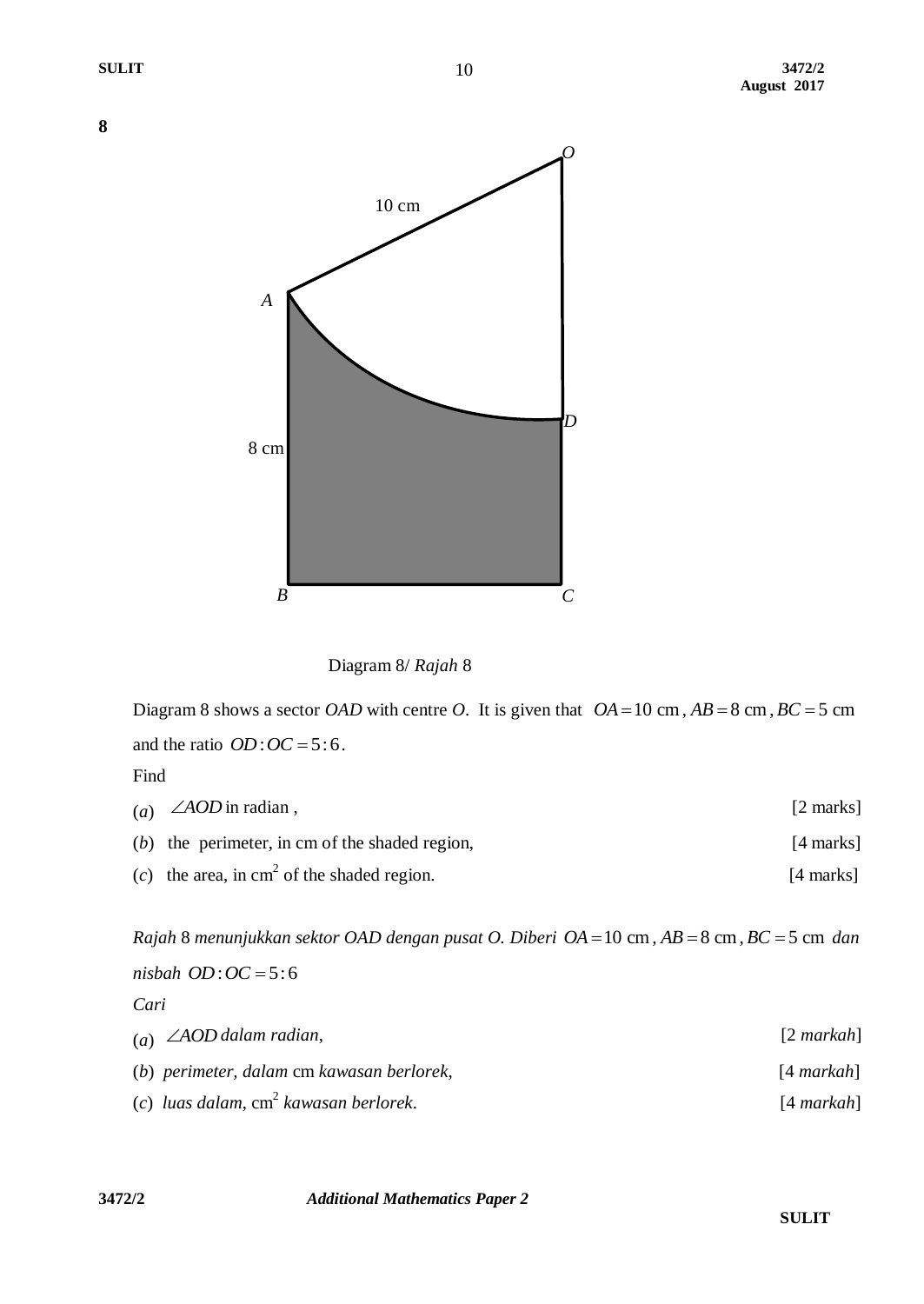



Diagram 9 shows a quadrilateral *ABCD*. Given that  $AB = 4AE$ ,  $CF = \frac{1}{2}$ 3  $CF = \frac{1}{2}CB$ ,  $AD = AE$  and  $\mathbf{EC} = \mathbf{EB}$ . *AD* and  $\mathbf{CE}$  are parallel to *y*-axis. A point *P* moves through point *D* and point E with

centre at point *A*.

Find

*Cari*

(*a*) the coordinates of *F*, [3 marks]

(*b*) the equation of the straight line which is perpendicular to *BC* and passing through point *D*,

- [3 marks] (*c*) the area of quadrilateral *ABCD*, [2 marks]
- (*d*) the locus *P*. [2 marks]

Rajah 9 menunjukkan sebuah sisiempat ABCD. Diberi AB=4AE, CF= $\frac{1}{2}$ 3  $CF = \frac{1}{6}CB$ ,  $AD = AE$  dan

*EC EB . AD dan CE adalah selari dengan paksi-y. Satu titik P bergerak melalui titik D dan titik E dengan berpusatkan titik A.*

| $(a)$ koordinat F,                                                         | $[3$ markah] |
|----------------------------------------------------------------------------|--------------|
| (b) persamaan garis lurus yang berserenjang dengan BC dan melalui titik D, | $[3$ markah] |
| $(c)$ luas sisiempat ABCD,                                                 | $[2$ markah] |
| $(d)$ lokus bagi titik P.                                                  | $[2$ markah] |
|                                                                            |              |

| 3472/2 | <b>Additional Mathematics Paper 2</b> | [Lihat halaman sebelah] |
|--------|---------------------------------------|-------------------------|
|        |                                       | <b>SULIT</b>            |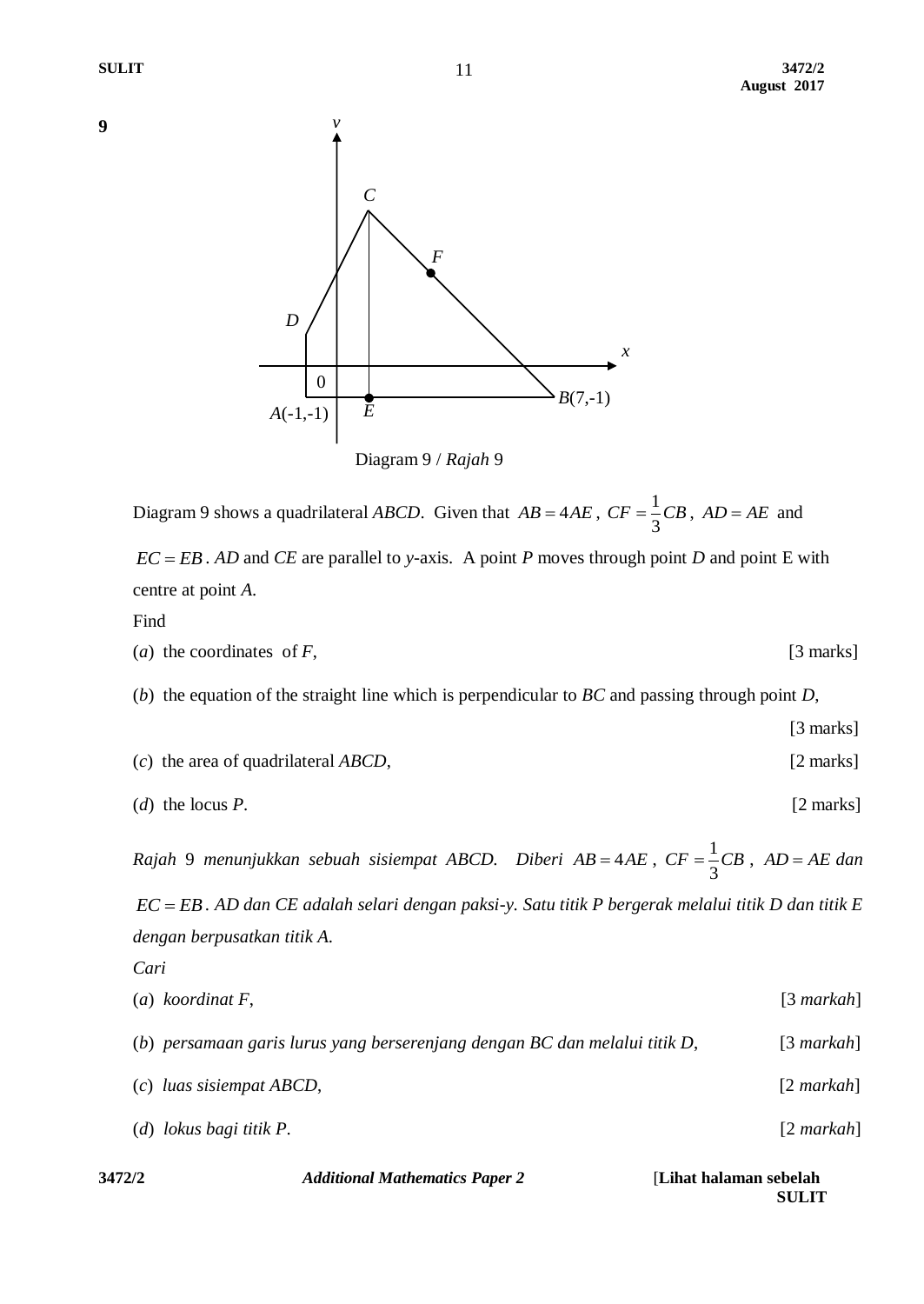**10** Diagram 10 shows the graphs of a straight line and a curve. *Rajah* 10 *menunjukkan graf bagi garis lurus dan lengkung*.



Diagram 10 / *Rajah* 10

## Find

| ( <i>a</i> ) the coordinates of $P$ ,                                                              | $\lceil 3 \text{ marks } \rceil$ |
|----------------------------------------------------------------------------------------------------|----------------------------------|
| (b) the area of shaded region $A$ ,                                                                | $\lceil 4 \text{ marks } \rceil$ |
| (c) the volume of revolution when the region B is rotated through 360 $^{\circ}$ about the y-axis. |                                  |
|                                                                                                    | $\lceil 3 \text{ marks } \rceil$ |

## *Cari*

| $(a)$ koordinat P,                                                                   | $\lceil 3 \text{ markah } \rceil$ |
|--------------------------------------------------------------------------------------|-----------------------------------|
| (b) luas bagi kawasan berlorek A,                                                    | $\lceil 4$ markah $\rceil$        |
| (c) isipadu kisaran apabila rantau B diputarkan melalui 360 $^{\circ}$ pada paksi-y. |                                   |

[ 3 *markah* ]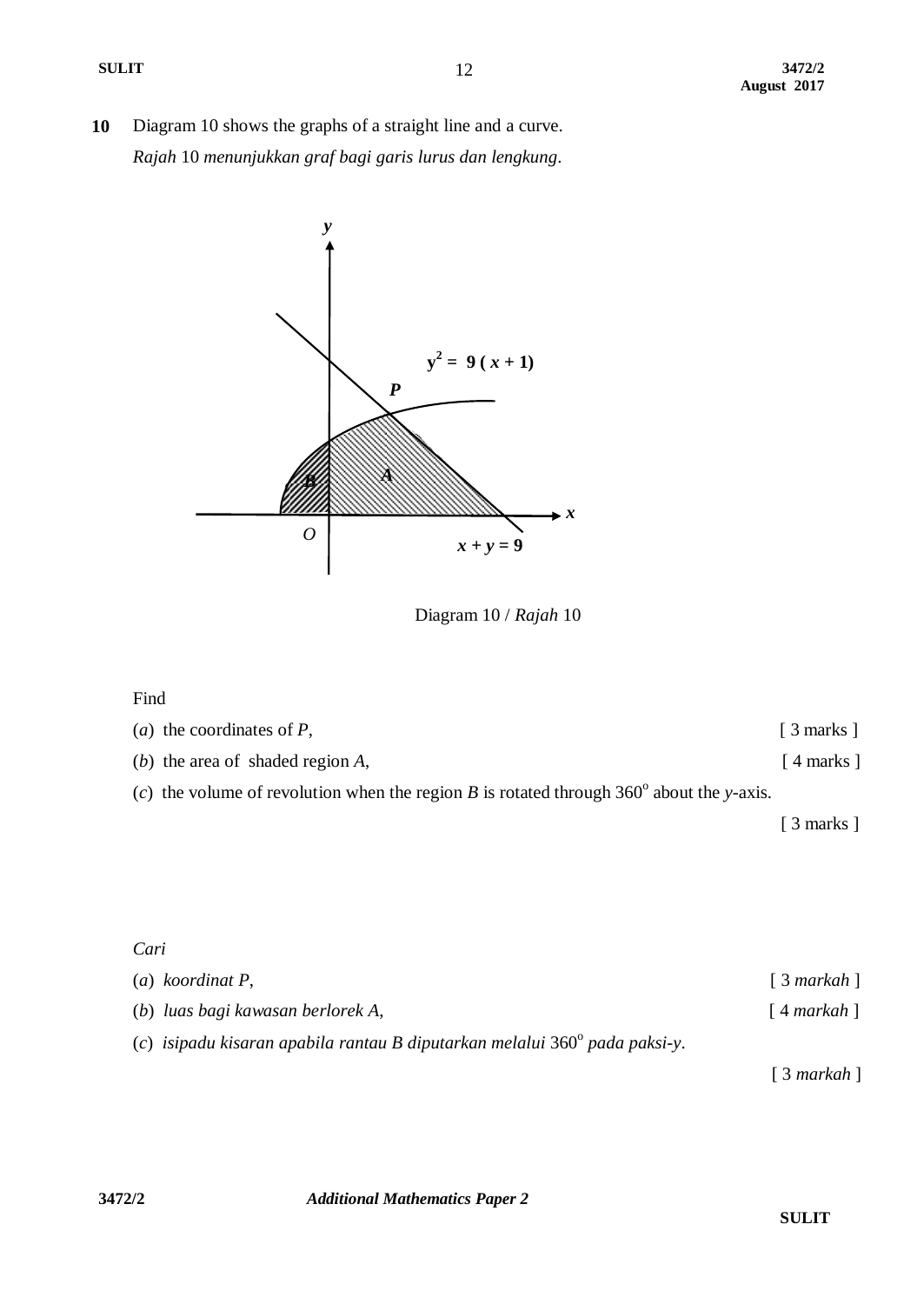13

**11** Use the graph paper provided to answer this question.

*Gunakan kertas graf yang disediakan untuk menjawab soalan ini.*

|                                                                                                    | $1 - 02$ | 0.542 | 0.428 | 0.392 | 0.345 | 0.303 |  |
|----------------------------------------------------------------------------------------------------|----------|-------|-------|-------|-------|-------|--|
| Table 11 / <i>Jadual</i> 11                                                                        |          |       |       |       |       |       |  |
| Table 11 shows the value of two variables x and y obtained from an experiment. The variables x and |          |       |       |       |       |       |  |

*y* are related by the equation  $y = \frac{x}{x}$  $px + qp$  $=$  $\ddot{}$ , where *p* and *q* are constants.

(*a*) Based on Table 11, construct a table for the values of  $\frac{1}{1}$ *y* and  $\frac{1}{x}$ *x* [2 marks]

(b) Plot 
$$
\frac{1}{y}
$$
 against  $\frac{1}{x}$ , using a scale of 2cm to 0.05 unit on the  $\frac{1}{x}$ -axis and 2cm to 0.5 unit on the  $\frac{1}{y}$ -axis. Hence draw the line of best fit. [3 marks]

(*c*) Use the graph in 11(*b*) to find the value of

(i) 
$$
p
$$
  
\n(ii)  $q$   
\n(iii)  $y$  when  $x = 8$  [5 marks]

*Jadual* 11 *menunjukkan nilai-nilai dua pembolehubah x dan y yang diperoleh daripada satu eksperimen. Pembolehubah x dan y dihubungkan oleh persamaan x y*

 $px + qp$  $=$  $\ddot{}$ *dengan keadaan p dan q adalah pemalar.*

- (*a*) *Berdasarkan Jadual* 11 *, bina satu jadual bagi nilai-nilai*  1 *y dan* 1 *x .* [2 *markah*]
- (*b*)  $Plot \frac{1}{t}$ *y melawan*  1 *x , dengan menggunakan skala* 2cm *kepada* 0 05 *unit pada paksi -* 1 *x*

 *dan* 2cm *kepada*  0 5 *unit pada paksi -* 1 *y . Seterusnya lukis garis lurus penyuaian terbaik.* 

[3 *markah*]

- (*c*) *Gunakan graf di* 11(*b*) *untuk mencari nilai* 
	- (i) *p* (ii) *q* (iii) *y apabila*  $x = 8$ *x* 8[5 *markah*]

**3472/2** *Additional Mathematics Paper 2* [**Lihat halaman sebelah**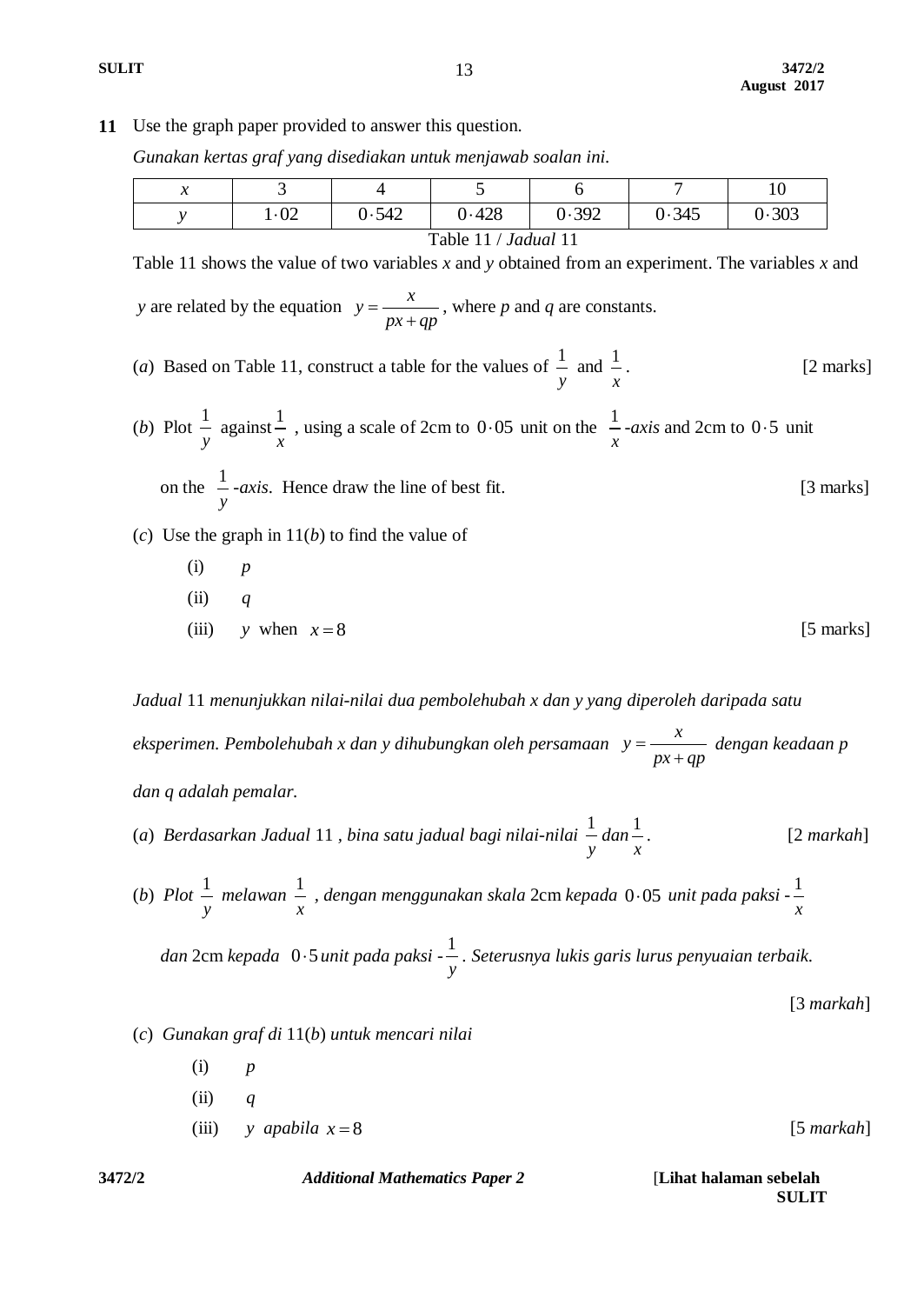## **Section C** *Bahagian C* [ 20 marks ] [ 20 *markah* ]

Answer any **two** questions from this section. *Jawab mana-mana dua soalan daripada bahagian ini.*

**12** A particle moves along a straight line such that its velocity, v ms<sup>-1</sup> is given by  $v = 3t^2 - 4t - 4$ , where *t* is the time, in seconds, after it starts to move from a fixed point O.

[Assume motion to the right is positive]

Find

- (*a*) the displacement, in m, of the particle at  $t = 3$  s, [3 marks] (*b*) the value of *t* , in second, when the particle stop instantaneously, [2 marks] (*c*) the minimum velocity, in  $ms^{-1}$ , of the particle, [2 marks]
- (*d*) the total distance, in m, travelled by the particle in the first 4 seconds. [3 marks]

Suatu zarah bergerak di sepanjang suatu garis lurus dengan halajunya, v  $\mathrm{ms}^{-1}$  diberi oleh v = 3t<sup>2</sup> – 4t – 4, dengan keadaan t ialah masa, dalam saat, selepas ia mula bergerak dari suatu titik *tetap O.*

[*Anggapkan gerakan ke arah kanan sebagai positif*]

*Cari*

| (a) sesaran, dalam m, bagi zarah itu pada $t = 3$ s.                     | $[3$ markah] |
|--------------------------------------------------------------------------|--------------|
| (b) nilai t, dalam saat, apabila zarah itu berhenti seketika,            | $[2$ markah] |
| (c) halaju minimum, dalam $ms^{-1}$ , bagi zarah itu,                    | $[2$ markah] |
| (d) jumlah jarak, dalam m, yang dilalui oleh zarah dalam 4 saat pertama. | $[3$ markah] |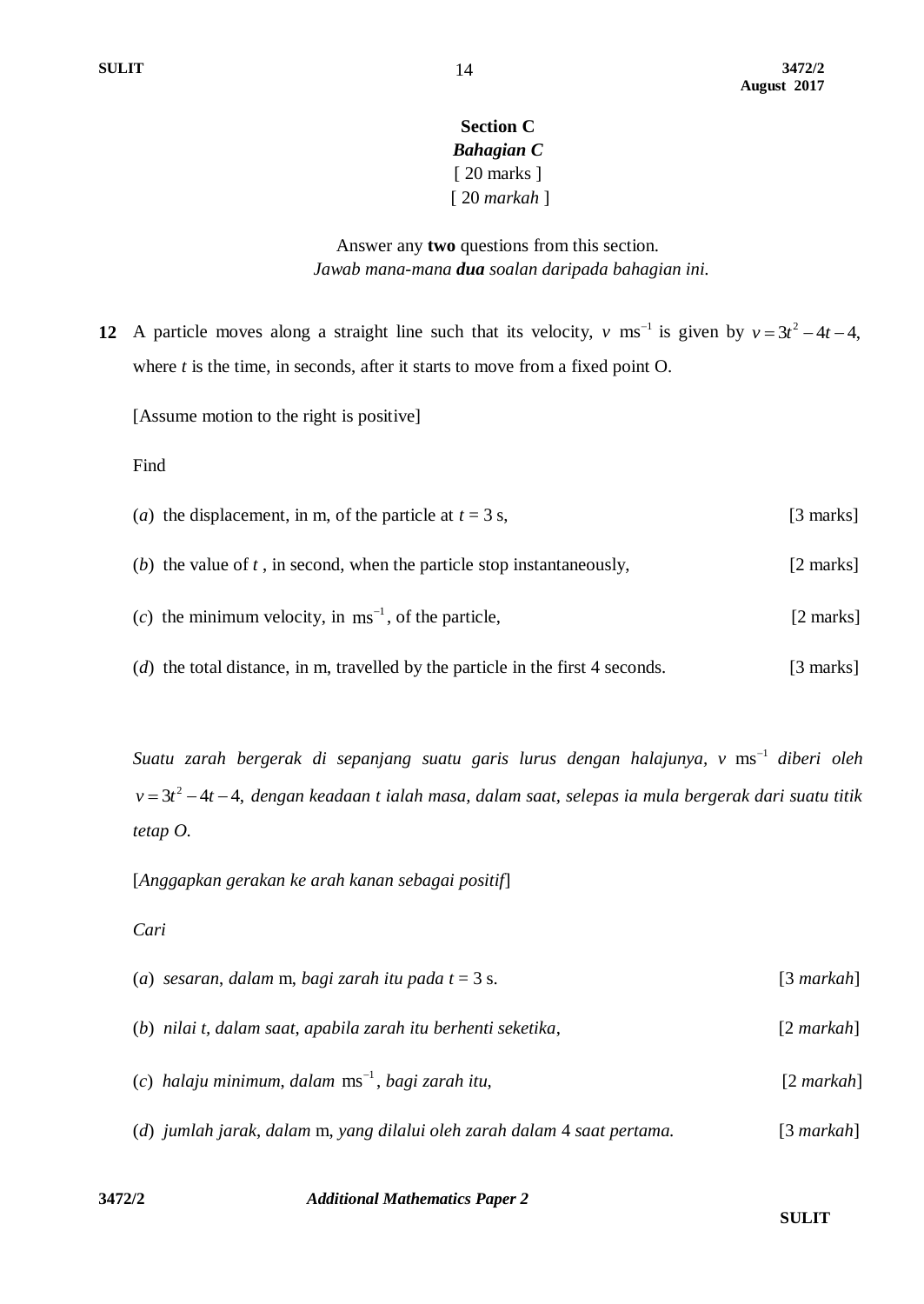**13** Diagram 13 shows triangle *PQR* and *RST* . *PMRT* and *QNRS* are straight lines. *PQ* , *MN* and *ST* are parallel lines where  $MN = ST$ . Given  $PQ = 18.6 \text{cm}$ ,  $PM = 4.8 \text{cm}$ ,  $RT = 1.6 \text{cm}$  and  $\angle MRN = 40^\circ$ .



Calculate

(*a*)  $\angle PQN$ , [3 marks] (*b*) the length, in cm, of *QR* , [3 marks] (*c*) the area, in cm<sup>2</sup>, of the triangle *RST*. [4 marks]

*Rajah* 13 *menunjukkan segitiga-segitiga PQR dan RST . PMRT dan QNRS adalah garis lurus. PQ , MN dan ST ialah garisan-garisan selari dimana MN = ST. Diberi*   $PQ = 18.6$ cm,  $PM = 4.8 \text{cm}$ ,  $RT = 1.6 \text{cm}$  dan  $\angle MRN = 40^\circ$ .

| Hitungkan                                   |              |  |  |
|---------------------------------------------|--------------|--|--|
| (a) $\angle PQN$ ,                          | $[3$ markah] |  |  |
| (b) panjang, dalam cm, bagi $QR$ ,          | $[3$ markah] |  |  |
| (c) luas, dalam $cm^2$ , bagi segitiga RST. | $[4$ markah] |  |  |

| 3472/2 | <b>Additional Mathematics Paper 2</b> | [Lihat halaman sebelah] |
|--------|---------------------------------------|-------------------------|
|        |                                       | <b>SULIT</b>            |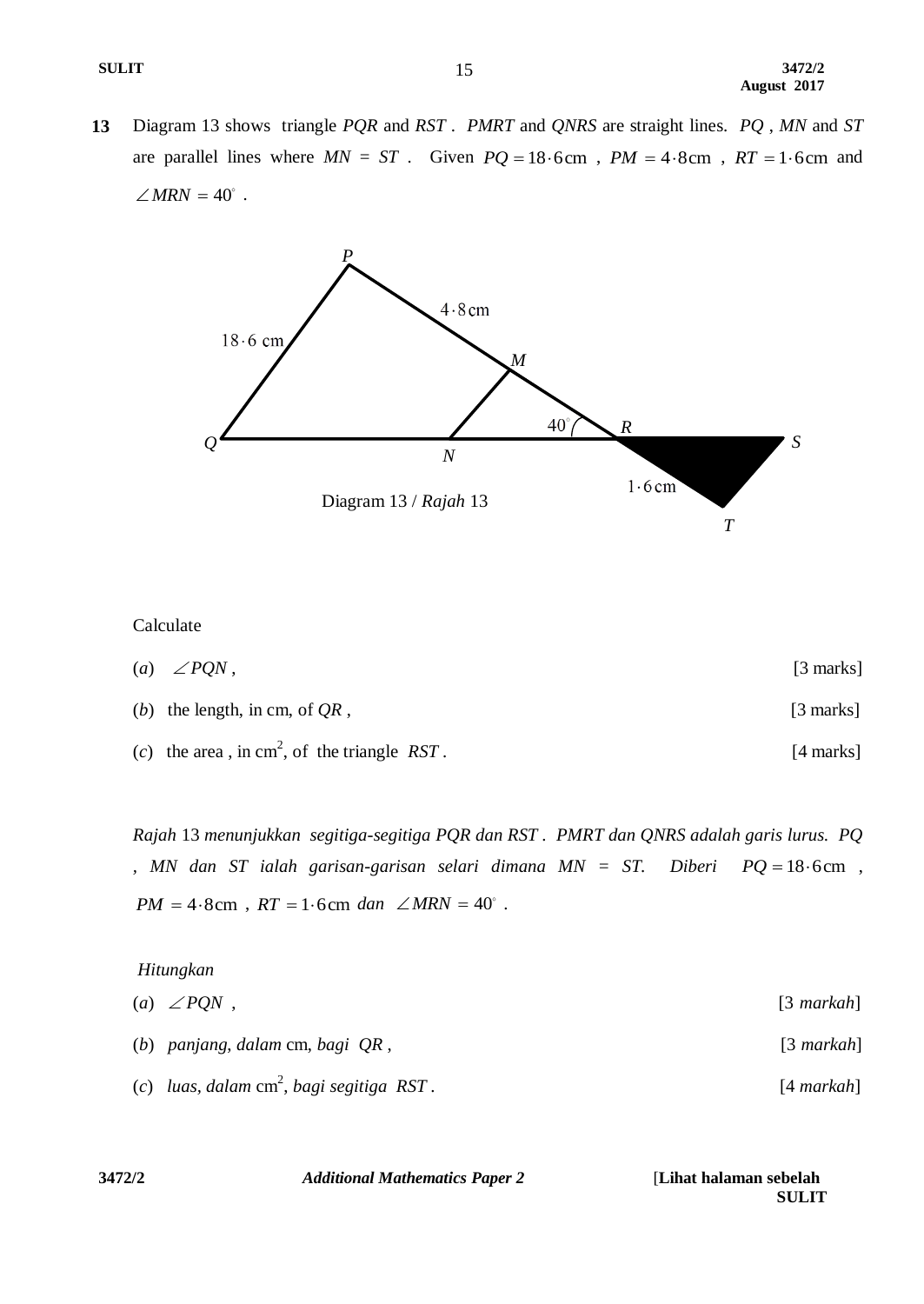| ٧ |  |
|---|--|
|   |  |

| Items            | Price index in 2014 based on | Change in price index from  | Weightages     |
|------------------|------------------------------|-----------------------------|----------------|
| Bahan-           | 2012                         | 2014 to 2016                | Pemberat       |
| bahan            | Indeks harga pada 2014       | Perubahan indeks harga dari |                |
|                  | berasaskan 2012              | 2014 ke 2016                |                |
|                  |                              |                             |                |
| $\boldsymbol{P}$ | 125                          | Increased by 20%            | $\overline{2}$ |
|                  |                              | Menokok 20%                 |                |
|                  |                              |                             |                |
| Q                | 115                          | Remained unchanged          | $\overline{4}$ |
|                  |                              | Tidak berubah               |                |
|                  |                              |                             |                |
| $\boldsymbol{R}$ | 108                          | Increased by 5%             |                |
|                  |                              | Menokok 5%                  |                |
|                  |                              |                             |                |
| S                | 148                          | Decreased by 10%            | 3              |
|                  |                              | Menyusut 10%                |                |
|                  |                              |                             |                |

16

Table 14 / Jadual 14

Table 14 shows the price indices of four items used in producing a type of cake in the year 2014 based on the year 2012 as well as the changes in the price indices from the year 2014 to the year 2016.

- (*a*) Given that the cost of item  $R$  in the year 2012 was  $RM 2.50$ , calculate the respective cost of item *R* in the year 2014. [2 marks]
- (*b*) Calculate the composite index in the year 2016 based on the year 2012. [5 marks]
- (*c*) If the production cost of the cake was RM 25 in the year 2014, calculate the corresponding cost of the cake in the year 2016. [3 marks]

*Jadual* 14 *menunjukkan indeks harga bagi empat jenis bahan yang digunakan untuk membuat sejenis kek pada tahun* 2014 *berasaskan tahun* 2012 *dan perubahan indeks harga dari tahun*  2014 *ke tahun* 2016.

| (a) Diberi kos bagi bahan R pada tahun 2012 ialah RM $2.50$ , kira kos sepadan bagi |              |
|-------------------------------------------------------------------------------------|--------------|
| bahan R pada tahun 2014.                                                            | $[2$ markah] |
| (b) Kira indeks gubahan pada tahun 2016 berasaskan tahun 2012.                      | $[5$ markah] |
| (c) Jika kos menghasilkan kek pada tahun 2014 ialah RM 25, kira kos sepadan pada    |              |

 *tahun* 2016. [3 *markah*]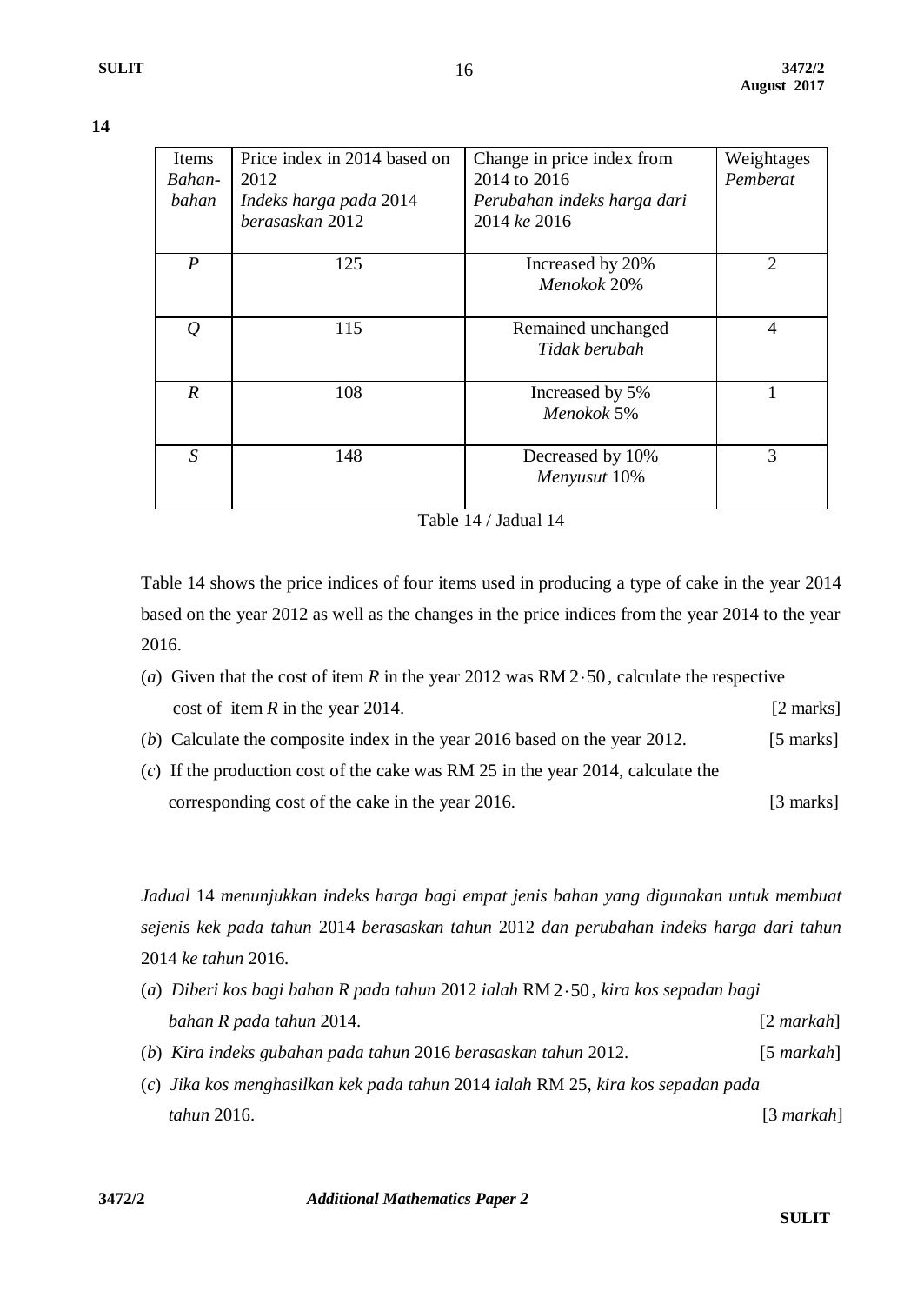[3 marks]

**15** Pak Ali intends to buy *x* wooden chair and *y* plastic chairs for use in his shop. The price of a wooden chair and a plastic chair is RM 20 and RM15 respectively. The purchase of chairs is based on the following constraints:

17

- I : The total number of chairs must not less than 50.
- II : The number of plastic chairs is at least half of the number of wooden chairs bought.
- III: The total allocation is RM 1500
- (*a*) Write three inequalities, other than  $x \ge 0$  and  $y \ge 0$ , which satisfy the above constraints.
- (*b*) Using the scale of 2 cm to 10 chairs for both axes, construct and shade the region *R* which satisfies all the above constraints. [3 marks]
- (*c*) Using the graph constructed in 15(*b*), if he buys 30 plastic chairs, find
	- (i) the minimum number of wooden chair,
	- (ii) the maximum amount of money that could remain. [4 marks]

*Pak Ali hendak membeli x kerusi kayu and y kerusi plastik untuk kegunaan kedainya. Harga bagi seunit kerusi kayu dan seunit kerusi plastik masing-masing ialah* RM 20 *dan* RM15*. Pembelian kerusi tersebut adalah berdasarkan kekangan berikut:*

- I : *Jumlah kerusi adalah tidak kurang daripada* 50*.*
- II : *Bilangan kerusi plastik adalah sekurang-kurangnya separuh daripada bilangan kerusi kayu yang dibeli.*
- III: *Jumlah peruntukan ialah* RM 1500
- $(a)$  *Tulis tiga ketaksamaan, selain daripada*  $x \ge 0$  *dan*  $y \ge 0$ , yang memenuhi kekangan di atas.

(*b*) *Dengan menggunakan skala* 2 cm *kepada* 10 *kerusi bagi kedua-dua paksi, bina dan lorek rantau R yang memenuhi semua kekangan di atas.* [3 *markah*]

- (*c*) *Menggunakan graf yang dibina di* 15(*b*), *jika dia membeli* 30 *kerusi plastik, cari* 
	- (i) *bilangan minimum kerusi kayu*,
	- (ii) *jumlah maksimum wang baki yang tinggal.* [4 *markah*]

[3 *markah*]

# **END OF QUESTION PAPER** *KERTAS SOALAN TAMAT*

**3472/2** *Additional Mathematics Paper 2* [**Lihat halaman sebelah**